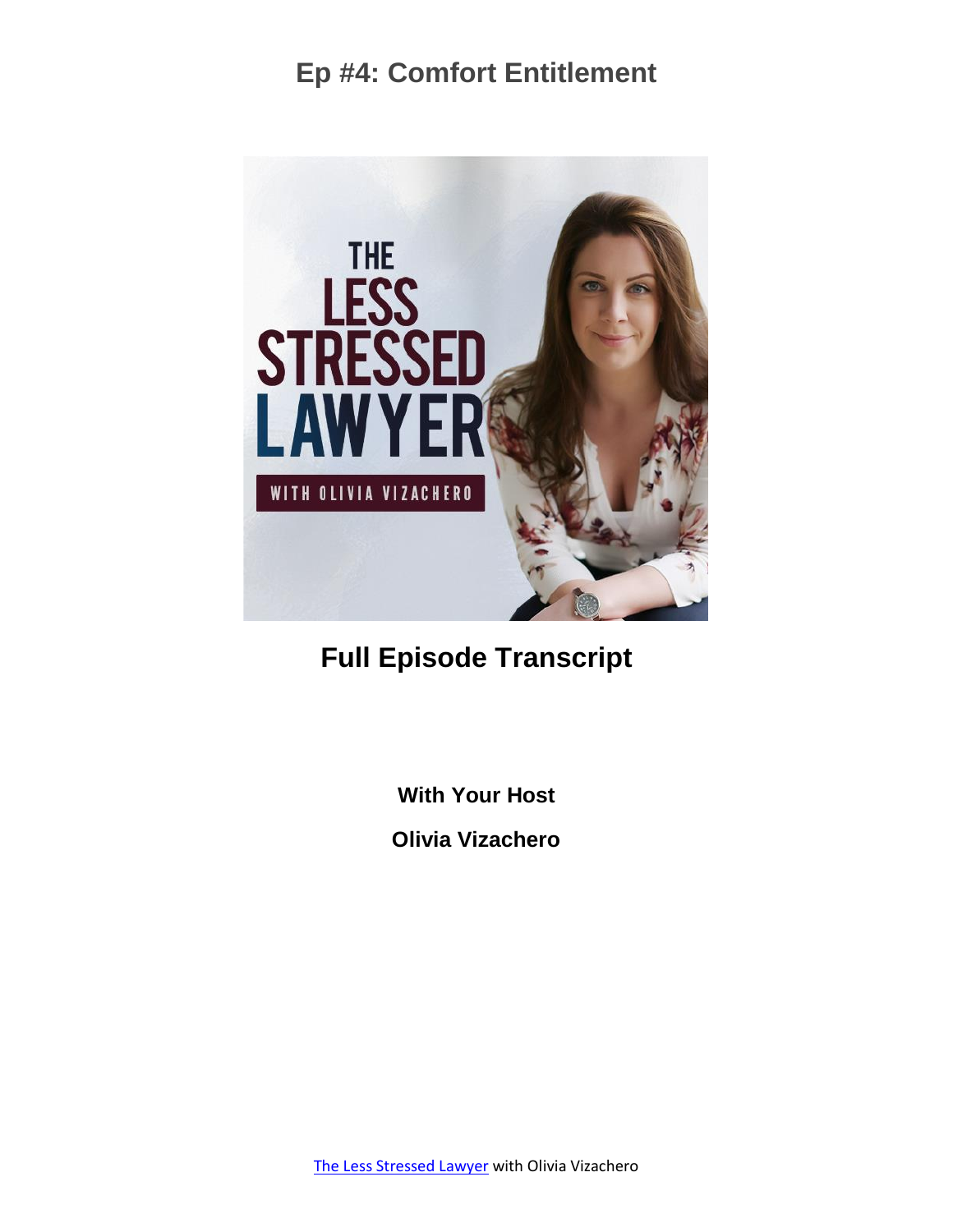Welcome to *The Less Stressed Lawyer* podcast episode four. We're talking all about comfort entitlement. You ready? Let's go.

Welcome to *The Less Stressed Lawyer*, the only podcast that teaches you how to manage your mind so you can live a life with less stress and far more fulfillment. If you're a lawyer who's over the overwhelm and tired of trying to hustle your way to happiness, you're in the right place. Now, here's your host, lawyer turned life coach, Olivia Vizachero.

Welcome. How are you doing today? I am recording this episode right before the podcast launches. Literally, it's the night before the first episodes go live first thing tomorrow morning. I am so excited I can hardly stand it. If you've already listened to the first three episodes prior to tuning into this one, first and foremost, I just want to say thank you so much. I hope you loved them. It's an absolute honor to have the opportunity to speak with you each week through your speakers. I can't even begin to tell you how humbled and grateful I am that you've embarked on this journey with me by choosing to tune in.

All right. Now with all that out of the way, let's get to today's topic. It's a little bit of a natural extension to something I discussed on the last episode. In the last episode, I talked a bit about discomfort avoidance. As a little bit of a refresher, discomfort avoidance is where you identify the action you need to take to produce your desired results, the results you want to create. But then when it comes time to take that action, you don't take it because it's uncomfortable.

Instead of moving forward in spite of and despite that discomfort, you will avoid experiencing that discomfort by not taking action at all or doing something else instead that's more comfortable in the moment. That's discomfort avoidance. Okay.

Now today I want to talk about a related problem. It's actually one of the driving forces behind discomfort avoidance. That's comfort entitlement. What's that? I'm so glad you asked. Comfort entitlement is an expectation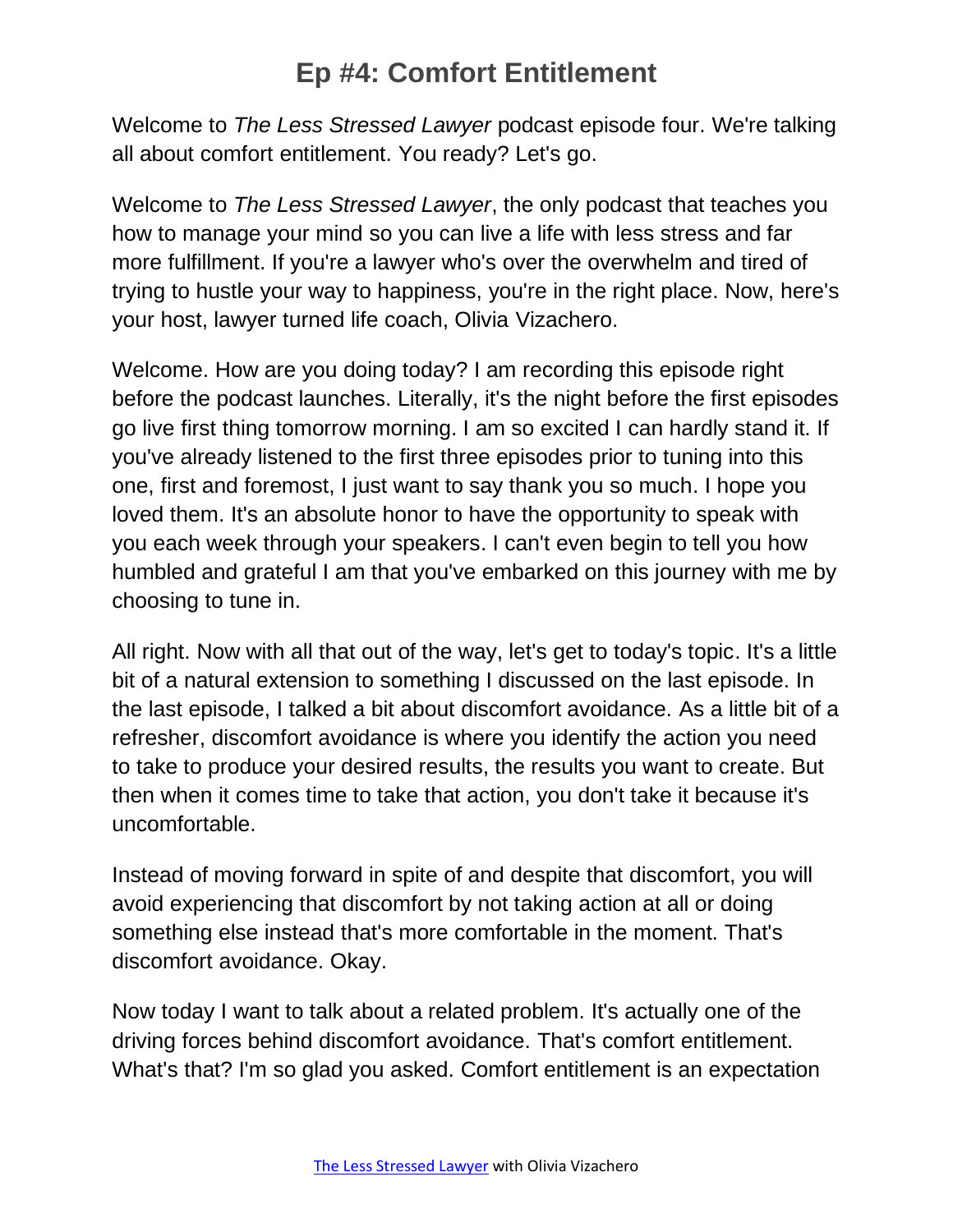that you have that you should be able to take a particular action and have the experience of taking that action feel comfortable.

The entitlement part comes in when invariably you go to take the action, and it isn't comfortable. You start to feel that sense of discomfort, and you refuse to take action and move forward because you feel entitled to feeling comfortable while you take that action. You make that discomfort a dealbreaker.

Why is this an issue? First and foremost, it is an issue because it defies the natural human experience. Almost any time you're learning, doing, or creating something new, whenever you're changing the status quo or embarking on an intentional action that produces results you want in your life, you're going to feel some kind of uncomfortable. Some flavor, as I like to call it, some flavor of discomfort.

All right. Now if you're feeling entitled to feeling comfortable. So much so that you make experiencing that discomfort a complete non-starter, you're never going to accomplish anything you want to accomplish.

Now, where does this entitlement come from? There's a primitive part of your brain that's actually designed to keep you safe, and it's always trying to do three things. Seek immediate pleasure, avoid immediate pain, and conserve energy. It perceives any type of discomfort as going against those three goals, those three initiatives, and it perceives it to be a threat.

This primitive part of your brain cannot discern between discomfort and danger. So it sounds the alarms when you start to experience any type of discomfort, and it tells you to abort that action in favor of maintaining the status quo. That's what it thinks is the safest thing to do.

The problem here is that most of the discomfort we experience when we're working on accomplishing our goals, when we're working towards something and taking that intentional action, it's not an existential threat to our survival, to our safety. So avoiding the discomfort doesn't keep us safe. It actually keeps us stagnant. Okay.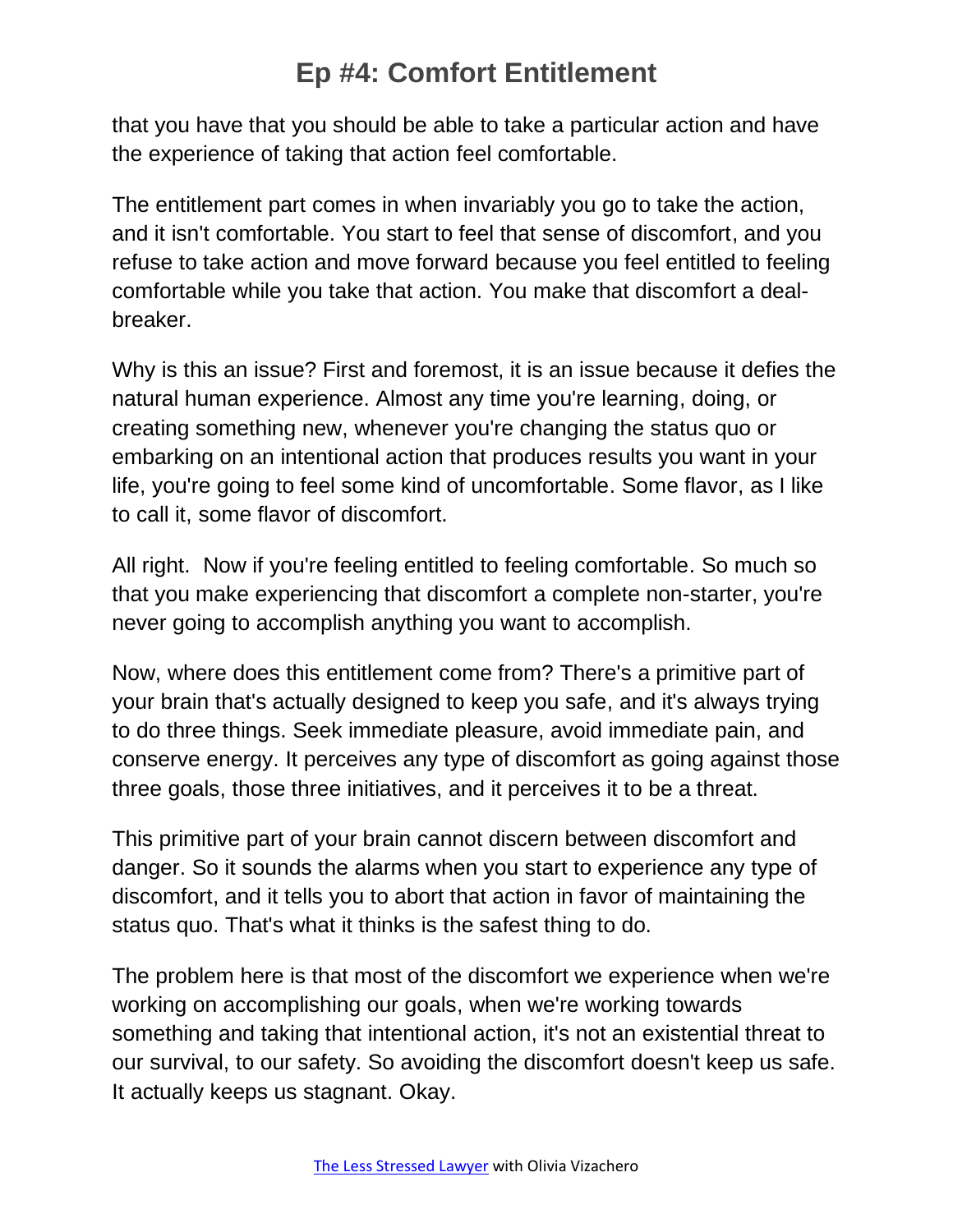In addition to this primitive preconditioning that's always trying to seek immediate pleasure, avoid immediate pain, and conserve energy as a protection mechanism, we also tend to buy into the belief that we should feel comfortable all the time. All right. That if we don't feel comfortable all the time, something has gone wrong. That there's a problem, and we need to solve it. The way that we solve this problem is by avoiding the discomfort altogether.

Now, knowing these two things, here's what you can do. First, when you understand that your brain's natural instinct is to avoid discomfort in order to keep you safe, you can override this natural response by taking action in spite of and despite the negative feeling you experience.

Second, you can start to actually reconfigure the way that you think about experiencing discomfort in the first place. Instead of thinking that it shouldn't happen, you can anticipate it and decide it's not a problem at all. It's all going exactly as it's supposed to. It's just part of the program.

After all, it really isn't a problem. If you think about it, think back over the course of your life, you've survived absolutely every negative emotion you've ever experienced. So you can and will survive all of the ones you experience going forward. Experiencing different flavors of discomfort is not an issue. Okay.

Now that you understand what's driving your comfort entitlement, I want to walk you through several examples of what comfort entitlement looks like. Okay. The reason I want to do this is because I believe that it's the best way for you to learn and really understand this concept. I'm going to do this all throughout the course of the podcast because we learn when we see how it comes up in our own day-to-day lives.

Hypotheticals and theories are great, but you'll really start to make meaningful changes in your life when you could identify when you're indulging in patterns like this. Specifically, in this instance, when you're indulging in comfort entitlement. When you can spot it in the moment and course-correct, that's when things are really going to start to shift.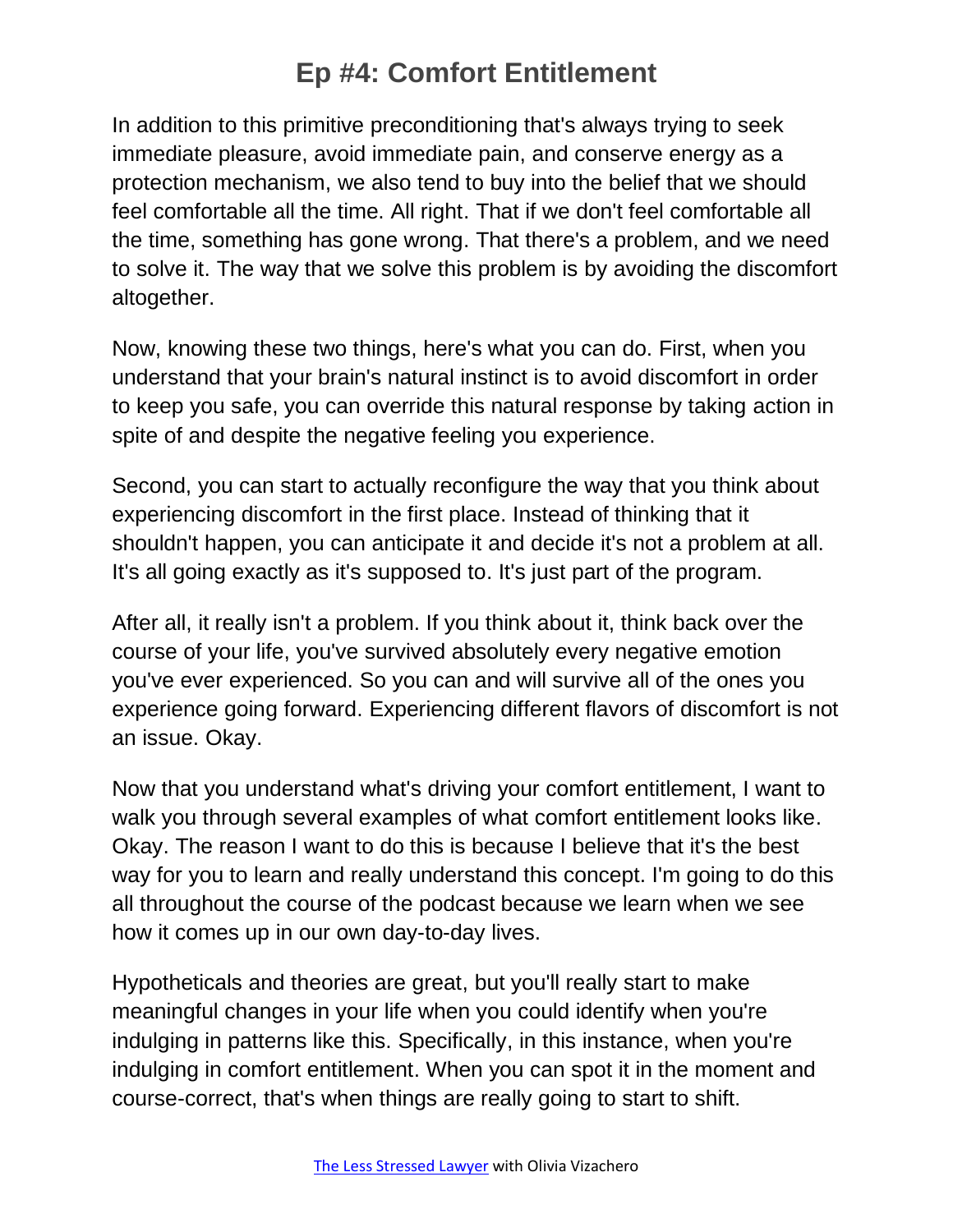The best way to become skilled at making that identification in the moment is to see a ton of scenarios where this pattern comes up, this habit comes up so you can identify it. You'll be more familiar with it, and it's easier to recognize when it happens to you. Okay.

So I'm going to go through a bunch, but let's start with a super common one. I want to start with saying no. All right. Someone asks you to do something, maybe it's work-related, maybe it's not. It could be going on in your personal life. Either you don't have time to do it, or you simply don't want to do it. Chances are it could totally be both right? Maybe you don't have time for it, or you feel like you don't have time for it, and you don't want to do it either.

But when you think about saying no or you're about to say no. Maybe you've decided ahead of time, I'm gonna say no, but then it comes time to actually say the words, "No, I'm not going to do that. Or no, that doesn't work for me." You start to experience some type of discomfort. It starts to bubble to the surface.

Most oftentimes with saying no, I find that people start to experience guilt or fear. Right? They feel guilty because they think they should say yes, or they feel afraid because they're worried about what the other person's going to think, how they're going to respond, whether or not there's going to be a negative consequence as a result of them saying no. Okay. Even though they really want to say no, they make that discomfort, that guilt, or that fear a deal-breaker.

Now, consciously or unconsciously, most people think that they should be able to say no and feel comfortable while they do it. They think the guilt or the fear shouldn't be there. That it should be easy. That it should be comfortable. Because they don't feel comfortable, they don't move forward and say no. That's comfort entitlement.

The next example I want to talk about is sticking to your schedule. I work with so many of my clients on time management. It's one of the things that I coach on the most. I'll talk a lot about time management over the course of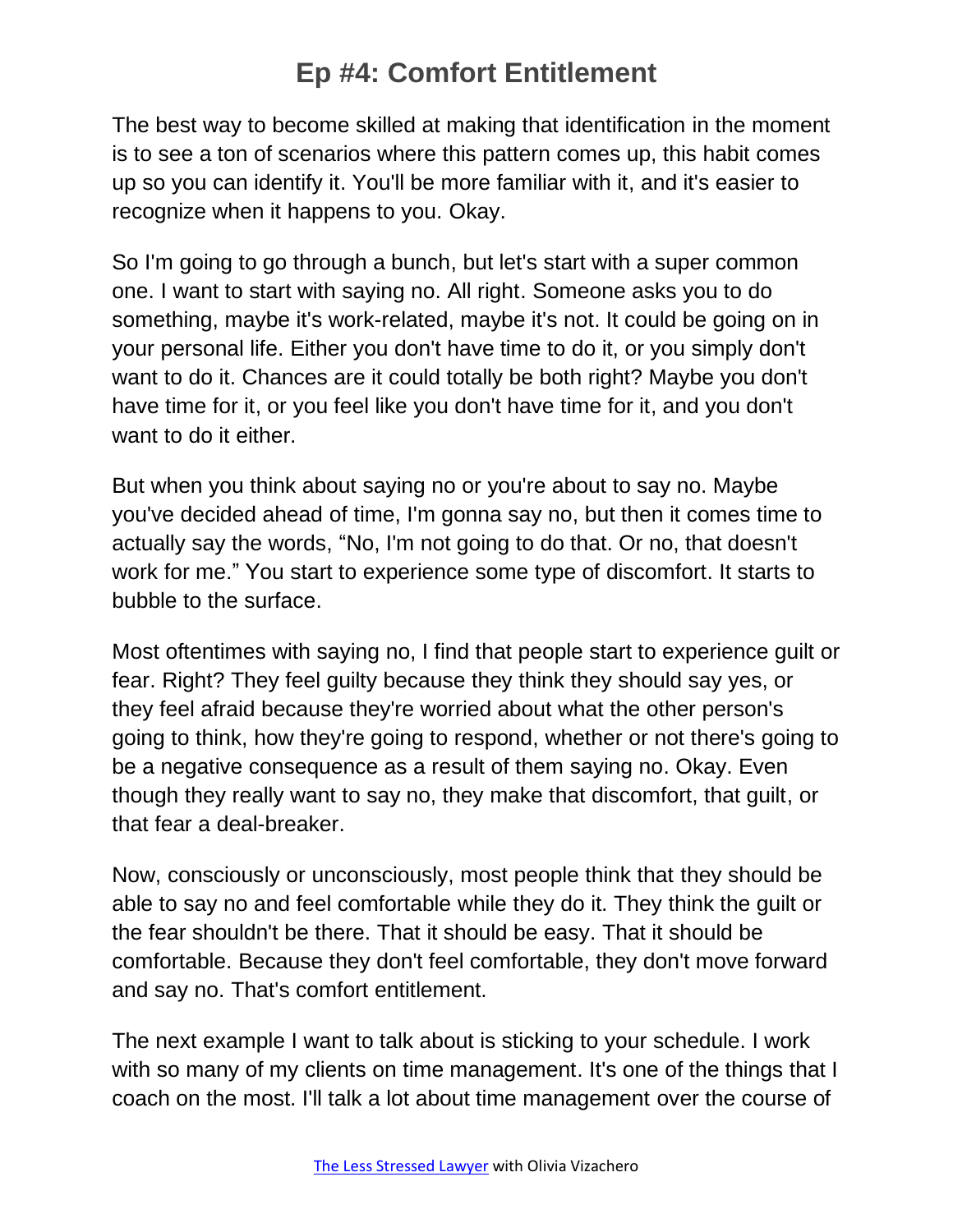this podcast. I'll specifically get into the mindset you need to have when it comes to time management, and the specific strategies that I teach. I'll dive into great detail about that in future episodes.

Here I just want to talk about the discomfort that comes up when it comes to sticking to your schedule. One of the specific components of time management that I teach is for people to plan their schedules ahead of time, and then go ahead and honor that plan. All right. My clients hate doing this, and I can't blame them. Years ago when I first started practicing time management, I hated doing this too. It felt super uncomfortable.

Because it felt super uncomfortable, I wouldn't do it. I wouldn't stick to the schedule. I see the exact same resistance coming from my clients. I think this, out of anything that I teach, is the thing that they loathe the most is sticking to their schedule.

Here's why. It forces them to feel super controlled, bothered, restricted, and oftentimes even bored. They think that it should be comfortable to stick to it. So when those negative feelings start to make an appearance, they abandon that plan, that schedule that they set for themselves because they're entitled to feeling comfortable. Sticking to the plan isn't comfortable. So they refuse to stick to it. That's comfort entitlement too.

Now, another example is posting on social media. This is actually something that I struggled with when I first started my coaching business. I knew I wanted to market myself online, but I could not bring myself to post content on social media.

Here's why. In order to do it, I had to be willing to feel exposed and embarrassed in front of former colleagues. I was really concerned about what other people would think. I thought that they would think life coaching was really silly or stupid, much different than what I assumed people thought about me practicing law, right. That it was practical and responsible and impressive and prestigious and admirable, all of those things.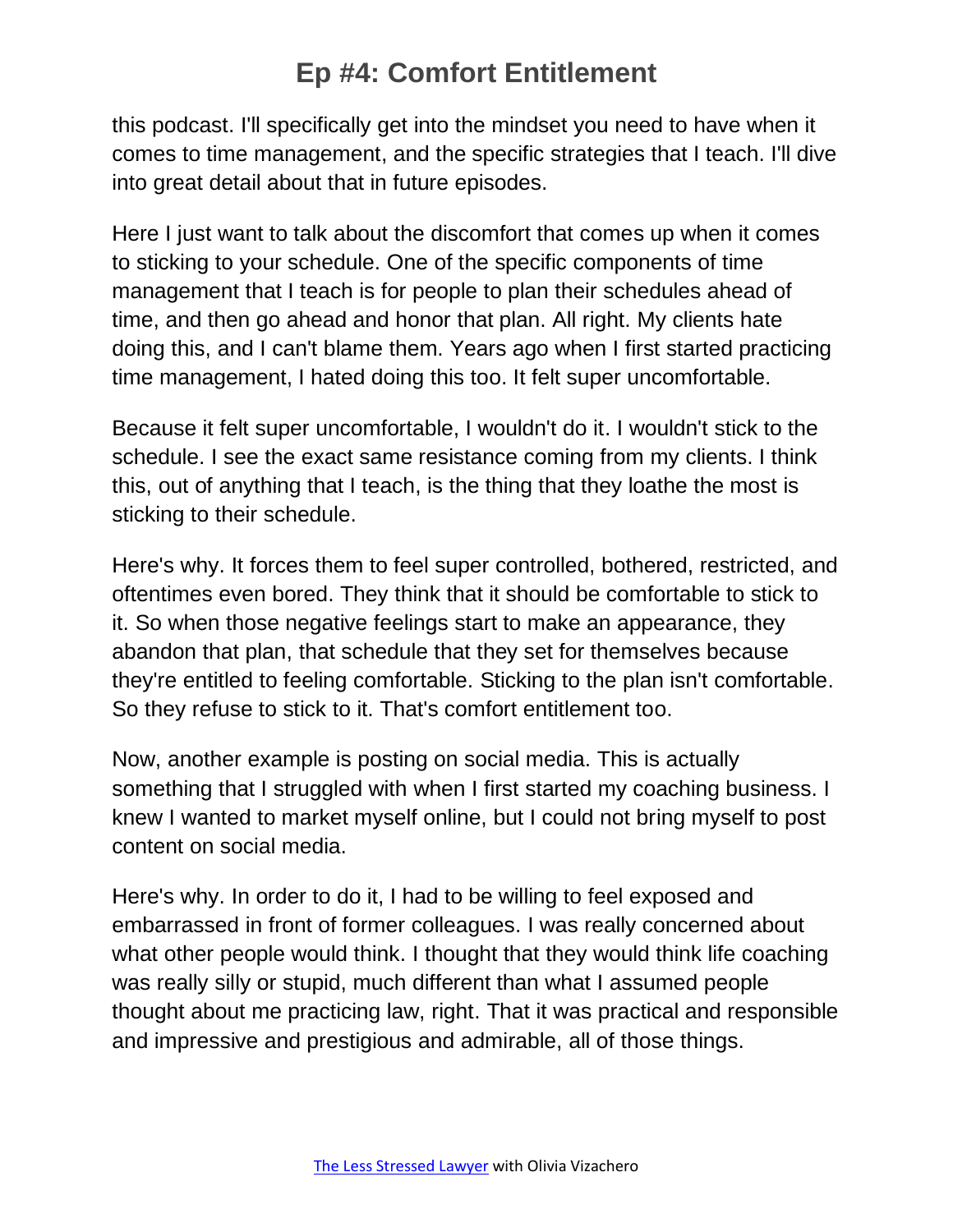So I had a ton of mind drama about putting myself out there on social media, and marketing myself as a coach. Now, in the beginning, I made those negative feelings. That feeling of feeling exposed, that feeling of feeling embarrassed. I made those feelings deal breakers. I was completely entitled to feeling comfortable when it came to posting. And because I wasn't comfortable posting, I didn't post. That's comfort entitlement too.

Another great example here is weight loss. This is an area where I see a ton of comfort entitlement. I've actually even had this issue myself. I'm giving you guys, you know, full disclosure of all the things I've previously struggled with in this episode that I've had to work through where I've had comfort entitlement come up for me.

So in the past, I wanted to lose weight, but I wanted to feel super comfortable while doing it. I wanted to eat all the foods that I typically enjoyed eating. I'm a huge foodie. So I wanted to be able to eat all of the delicious meals that I love to indulge in and really enjoy. I was really kind of treating food as entertainment, right?

I didn't want to plan my meals in advance or stick to a restricted diet that actually supported my weight loss goals. I didn't want to give up cheeseburgers or Reuben sandwiches or certain desserts, or that extra glass of wine that also probably didn't support my weight loss goals at the time, right? I didn't want to do any of that. I wanted to be able to eat whatever I wanted and lose weight.

In order to stick to the schedule and plan meals in advance and really constrain what foods I was eating that would support those goals, I would have been forced to feel deprived and honestly probably pretty bored with eating the same thing or eating a limited selection of food choices. So for so long, I didn't change my eating habits because it wasn't comfortable for me to change them. I was entitled to feeling comfortable when it came to food. It wasn't until I dropped my comfort entitlement that I made a change to my diet and began eating in a way that supported my weight loss goals.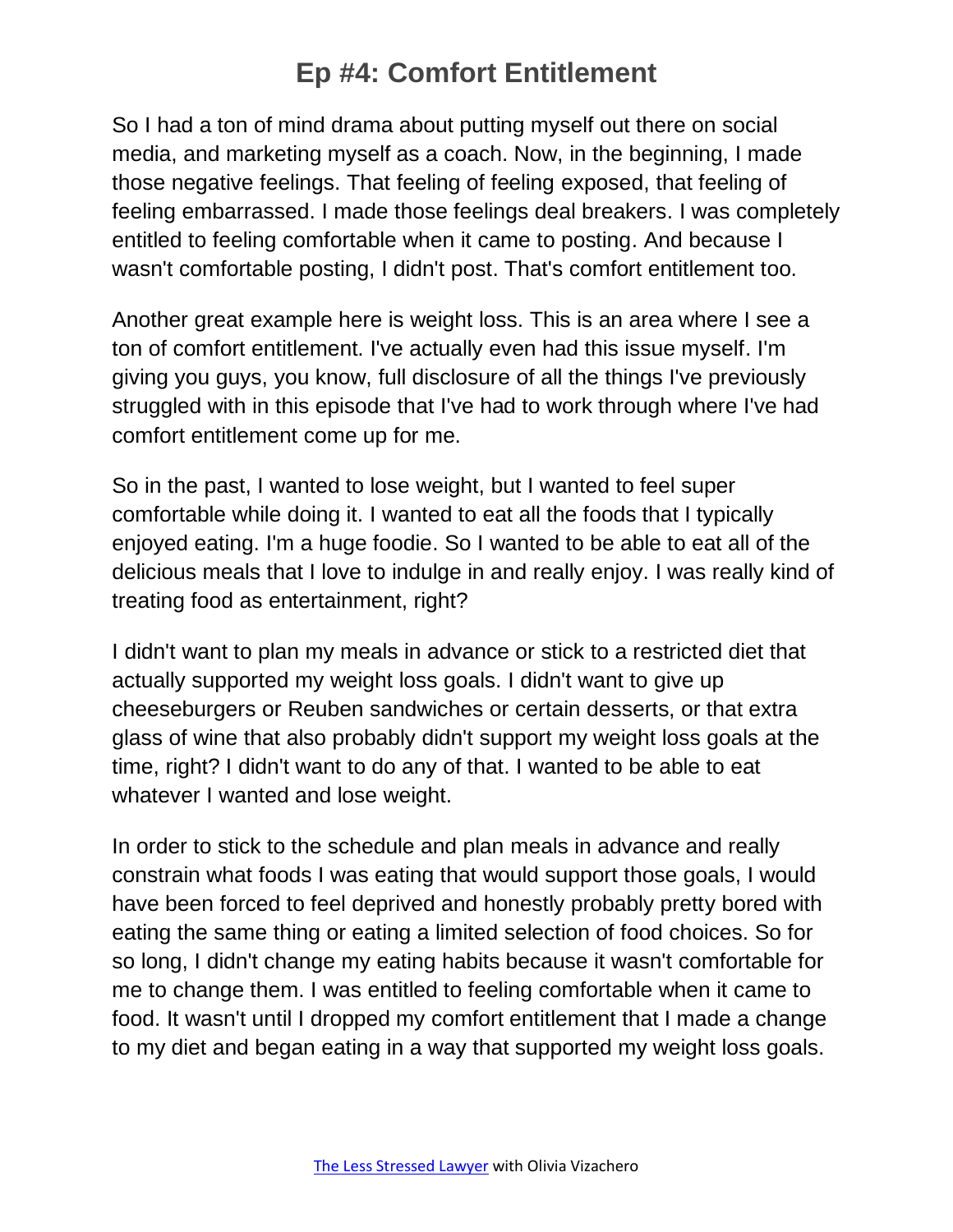I also see comfort entitlement come up a lot when it comes to people applying for new jobs. My clients will come to me, and they'll want to switch jobs. But when it comes to applying, they only want to have to apply to a few of them. When they start to apply and they don't get callback interviews, or they get told no and they don't get that position that they went out for, they have this natural inclination to want to quit applying.

Why? It's because they're feeling entitled to feeling comfortable. Continuing to keep applying, despite that rejection that they've already faced, would mean that they'd have to keep feeling rejected and discouraged and keep showing up in spite of and despite those feelings. But they think they shouldn't have to feel those emotions, and as a result of thinking that they shouldn't have to feel them, they quit. That's comfort entitlement too.

My last example that I want to talk about is one, it's probably my favorite one, to be honest. It's the comfort entitlement that I see when people have a desire to start their own law firm or start their own business that might be outside the practice of law. I see so much comfort entitlement here. People think that they should be able to start their own business, and that they shouldn't have to feel uncertain or nervous or misunderstood as they do it. They want that experience to be comfortable.

But when you're doing something new, you're not going to have everything figured out. You're not going to know all of the answers in advance. You're not going to have that crystal ball that's going to tell you exactly how it's going to go. So you're gonna have to feel uncertain. You're probably going to have to feel nervous, like, "Oh, what if it doesn't work out? What if it takes longer than I'm expecting, right?" Those nerves are going to be there.

A ton of people want other people in their lives to support their decision to make a big shift. I know that's something I had to work through. Really allowing myself to feel misunderstood when I made the shift to start my own business because other people are concerned, and they might be not as risk-tolerant as you. Or they might think that you're pursuing a route that isn't as safe or secure as maybe what they think you should do or what's right for you. So you're going to have to feel uncertain. You're going to have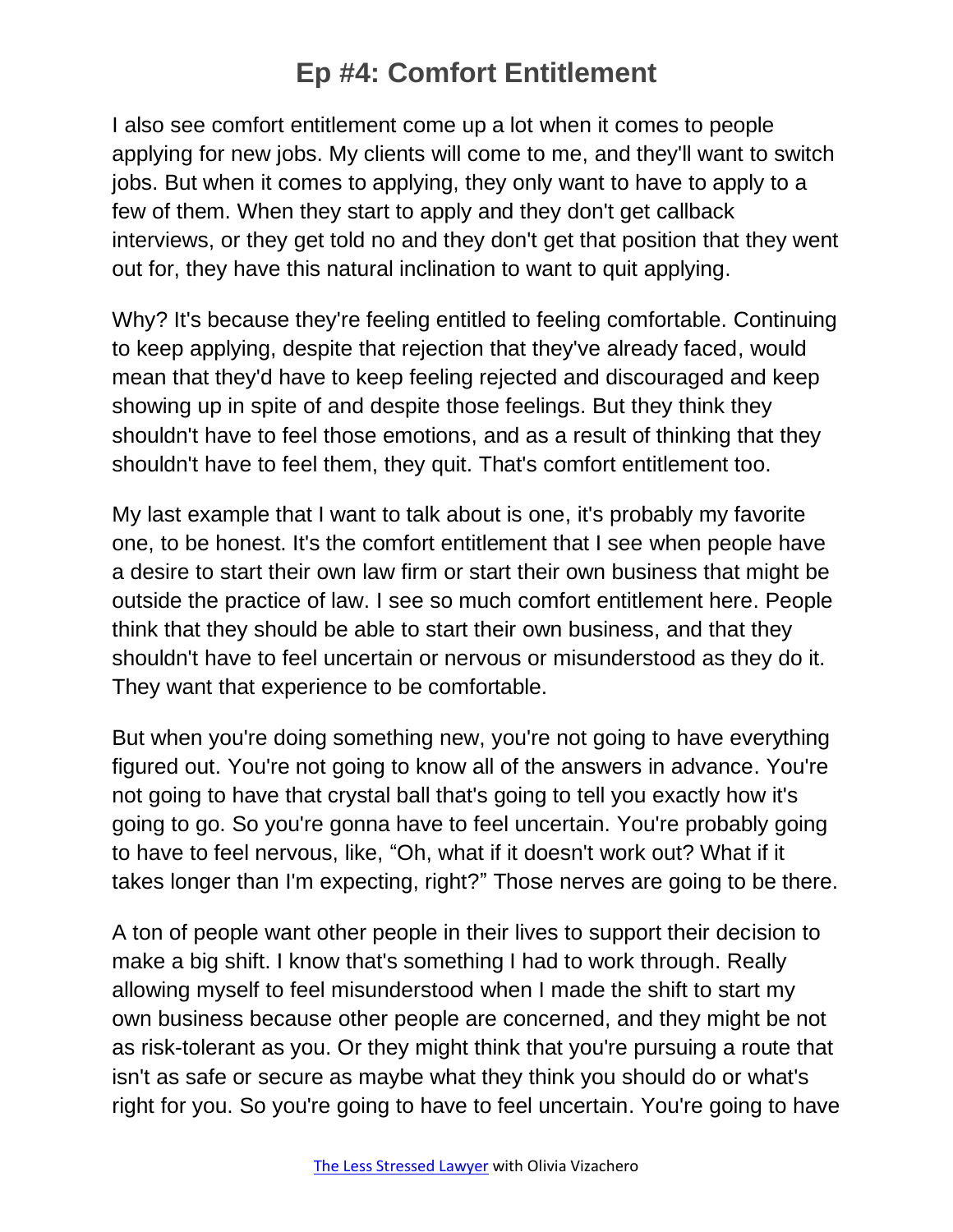to feel nervous. You're going to have to feel misunderstood by those people that are in your lives.

When it's not comfortable, when those feelings come up, people make them a deal-breaker. They refuse to move forward. They just spin. They indulge in an action. They quit before they ever get started all because they're entitled to that process feeling comfortable.

Listen, in a perfect world, we wouldn't have to feel negative emotions, right? It'd be all rainbows, daisies, and sunshine every day. We'd get to take action and feel totally comfortable while we do it. But unfortunately, and I am fine really emphasizing the unfortunately here, you guys. I would love to be able to do all the new things and take all of this action to produce the desired results in my own life and get to feel comfortable while I do it. All right. But unfortunately, that's just not the way the world that we live in works. We're going to have to take action and feel uncomfortable while we take it.

Now, there's one caveat here that I do want to emphasize. Can you just adjust your thinking and reduce the discomfort that you experience? Yes, 1,000%. Absolutely. Your thoughts cause your feelings. I'm going to dive into that in a lot more detail in future episodes to really explain how that causal connection works.

But since your thoughts cause your feelings, if you want to feel differently and you want to drastically dial down the discomfort that you experience, all you need to do is change your thoughts. That discomforts coming up because you're thinking negative thoughts about taking that action that you intend to take. All right.

But here's the thing. What I found with my clients, and also I found this to be true with myself, is that no matter how much you practice believing new thoughts, positive thoughts that really fuel you to move forward, some of the discomfort caused by those original negative thoughts, that negative line of thinking, it's going to continue to linger. All right. Because part of you is just still going to hold a little bit of belief in that previous negative thinking.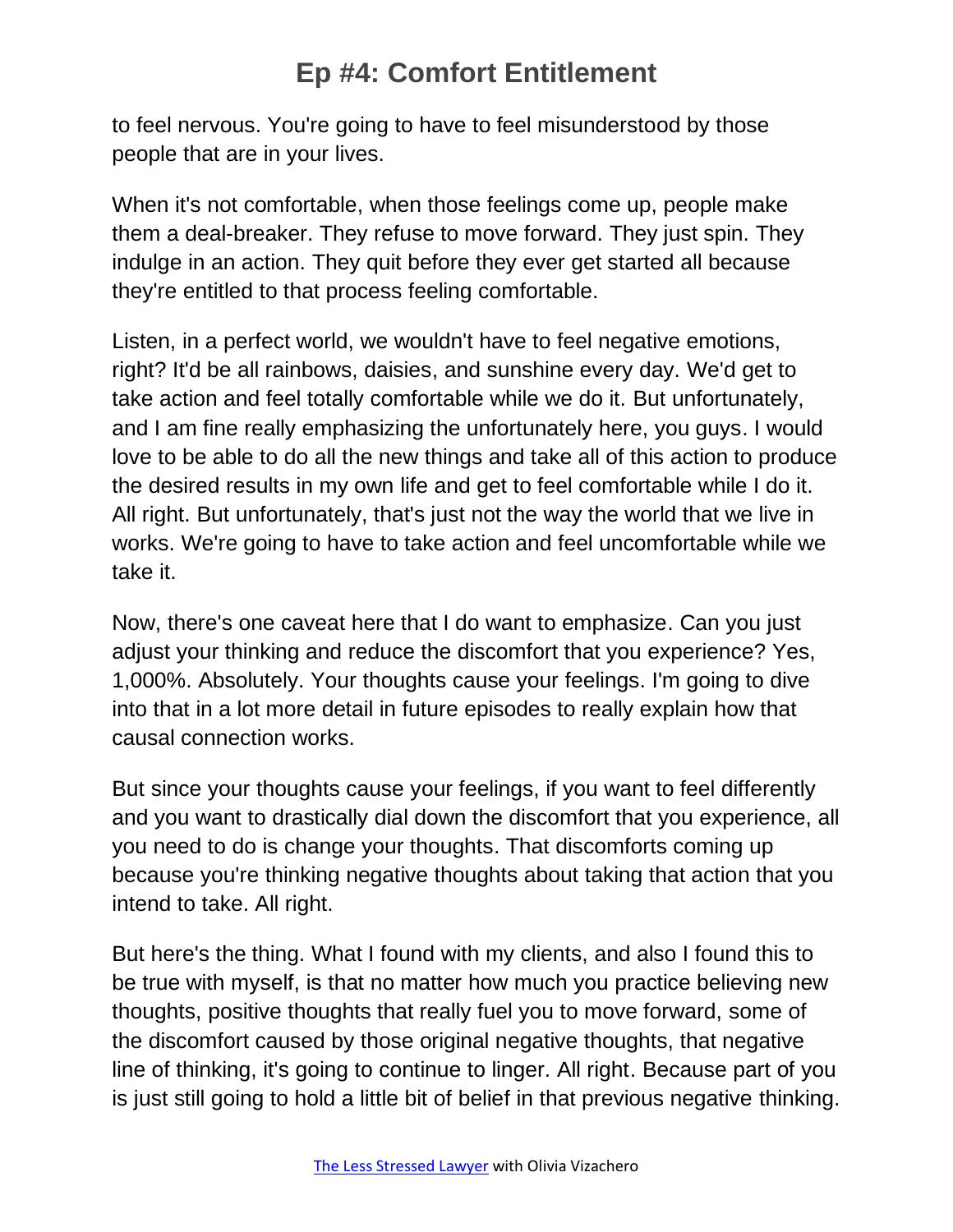If you're entitled to feeling comfortable, you're going to make that lingering discomfort a deal breaker. Whether you do that, though, is totally optional. It's completely up to you. You can choose to continue to be entitled to feeling comfortable, or you can choose to drop your entitlement to comfort at any time. Totally up to you.

Now, why is it so important for you to drop your entitlement to comfort? Here's the thing. As long as you hold on to it, you're never going to create the life you want to live. A life you're obsessed with. After all, one of the things you hear me say time and time again. If there's no feeling you're unwilling to feel, there's absolutely no results you cannot create, okay?

But in order to create a life you're obsessed with, you're gonna have to gag and go through that discomfort. That discomfort is just going to come with the program. It comes with the territory. You're going to have to feel it and take action in spite of and despite it.

Now with this in mind, if you're hearing me explain all of this and you're realizing that you've come down with a case of comfort entitlement and have been avoiding taking the actions that you need to take in order to produce the results you want in your life because you're feeling entitled to feel uncomfortable while you take those actions. I want you to ask yourself these questions, and really let these questions marinate the rest of the week, okay? Let them sink in, really mull them over, give them some deep thought.

Here they are. There's three of them. They kind of all go together. Who would you get to be? What would you get to create? What kind of life would you be able to build for yourself if you weren't entitled to feeling comfortable? I really want to urge you here to come up with as specific and detailed answers as you possibly can. Really give those three questions some deep thought. Who would you get to be? What would you get to create? And what kind of life would you be able to build if you weren't entitled to feeling comfortable? Okay.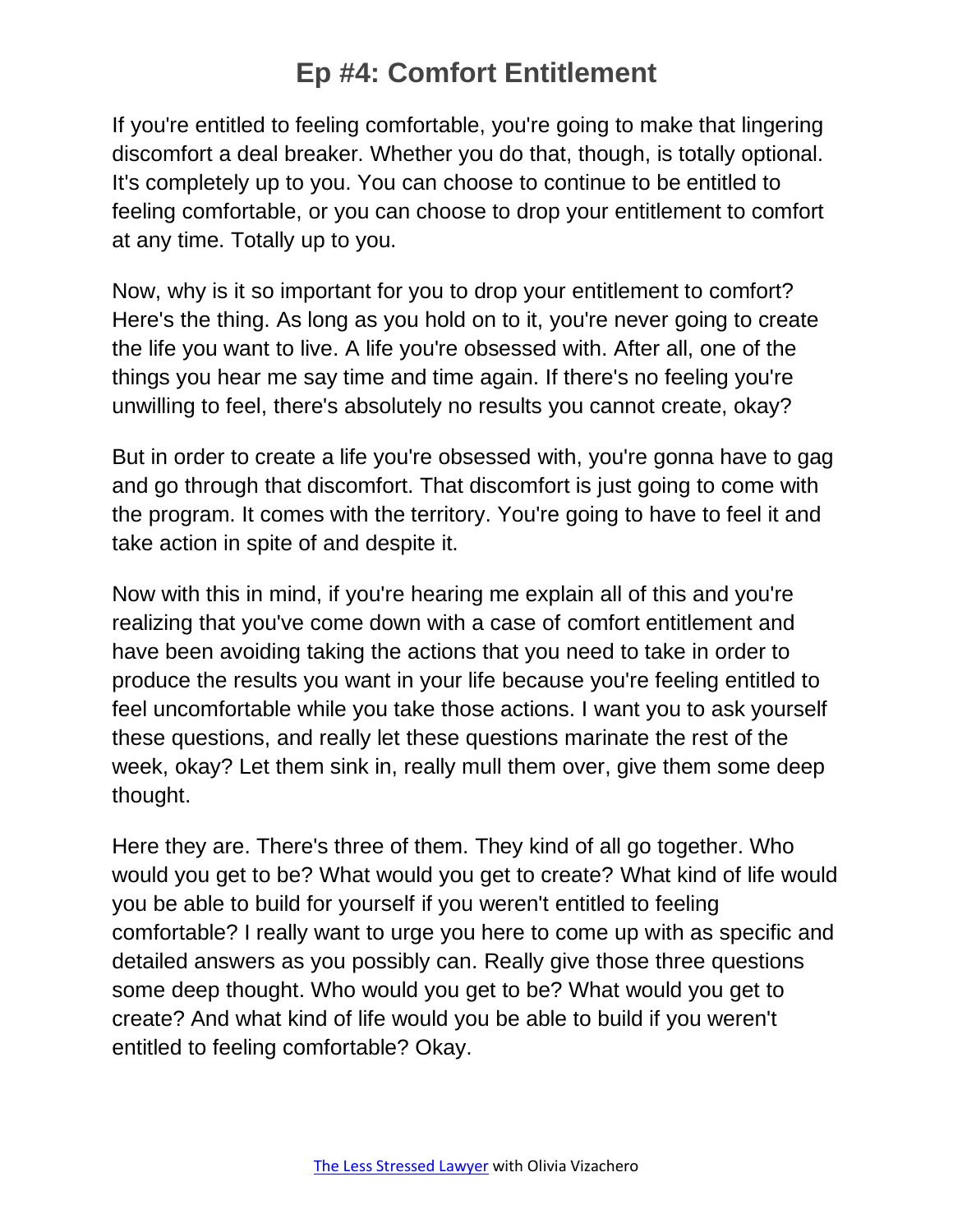Let me say this. I don't want to manipulate your answers or kind of do a spoiler alert here. I really want you to come up with your own original responses to those questions. But I will say this. Chances are if you dropped your entitlement to feeling comfortable while you take intentional action, everything about your life would likely be different.

More specifically, everything about your life would likely be better than it is right now. Okay, let that sink in. Again, go through those three questions. Really mull them over. Let them marinate and be detailed and specific with your responses to them. Okay.

Then lastly, I want to let you in on a little secret. I really think that this is so important to remember. The truth of the matter is there's always discomfort both ways. That primitive part of our brain really loves to play tricks on us here. It's only focused on avoiding the most immediate discomfort when you're entitled to feeling comfortable.

So it's identifying the most immediate uncomfortable feeling in that moment. It's telling you that you need to avoid it, abort the mission, stop taking action, all right. It's not thinking further down the road and being logical and comparing these two different kinds of discomfort. All right? But the truth of the matter is that there's always discomfort both ways in taking the intentional action and in not taking it. All right.

I'm going to go and walk through those examples that I gave you earlier and show you how this is true. When it comes to saying no, there's the guilt and worry that comes from saying no, or there's the resentment and overwhelm that comes from saying yes, right. When it comes to sticking to your schedule, there's feelings like restricted and bothered and constrained and maybe bored that come from sticking to it. But then there's anxious, behind, and overwhelmed that come when you don't. So there's discomfort both ways there too.

When it comes to posting on social media. If you are going to post like me, you might be forced to feel exposed and embarrassed. That's what comes up when you put yourself out there publicly in front of other people for them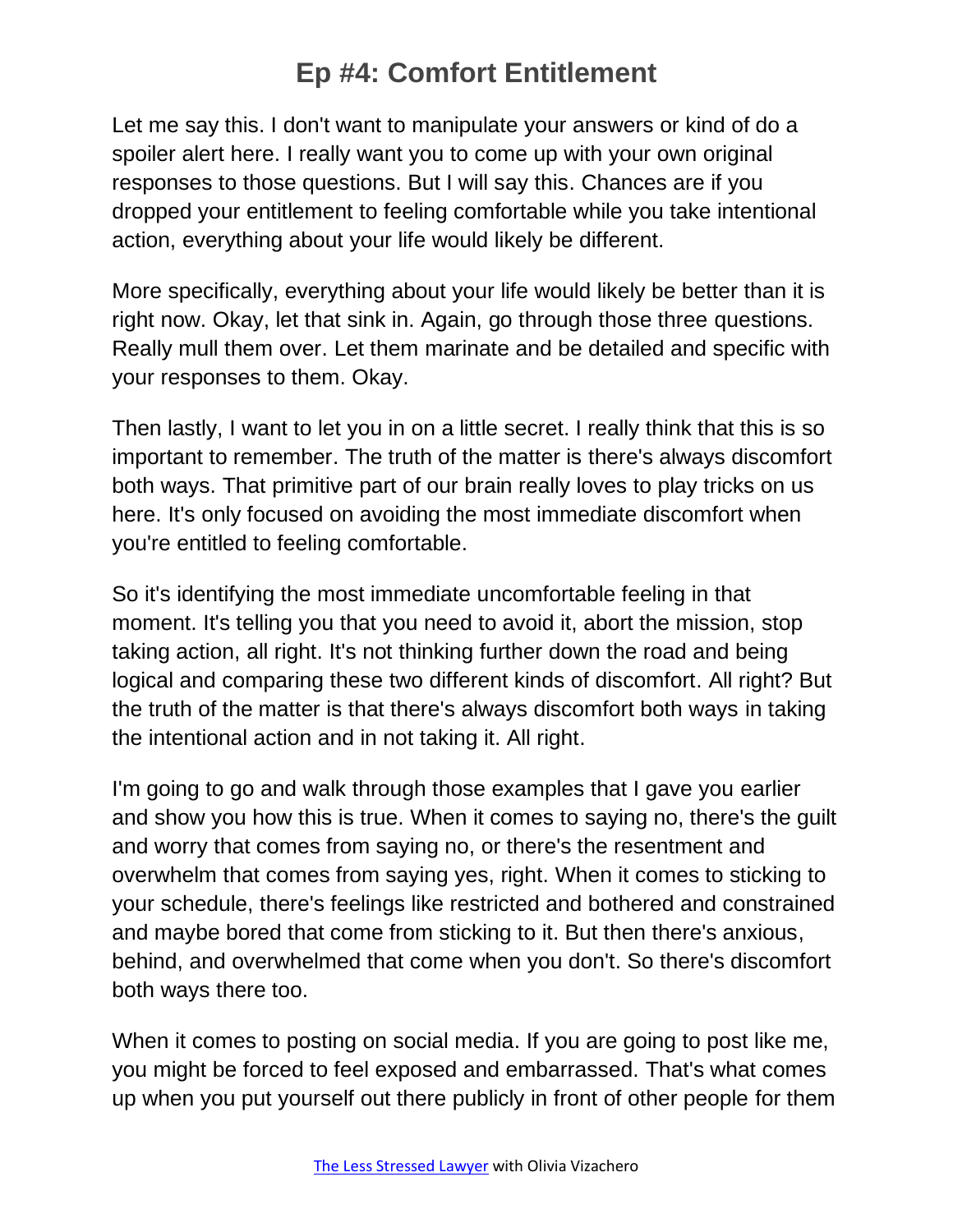to have opinions about whatever it is that you're doing. So that's the discomfort that comes from taking action.

But on the flip side, when you avoid feeling exposed and embarrassed, there's also discomfort there too. You'll probably have to feel disappointed or frustrated or maybe stuck that you're not developing the business that you want to be developing. You're not building a book. You're not creating leverage for yourself in the future of your legal career, right. Discomfort both ways.

When it comes to weight loss, there's feelings like deprived and bored that come from sticking to that meal plan and eating only certain foods that really support those goals that you have. Or on the flip side, you can eat whatever you want, but there's discomfort associated with that too. You might have to feel dissatisfied or insecure with how you look when you don't feel comfortable in your body. Right, discomfort both ways.

When it comes to applying for jobs. Yeah, you might have to feel rejected and discouraged if you don't get that callback or you get told no. They don't consider you for the position. They give it to someone else. But if you don't continue to apply for jobs and you stay in your current position that you really can't stand, you probably are going to have to feel uninspired, stuck, and maybe even hopeless, right? Discomfort both ways.

When it comes to starting your own firm, yeah. There's going to be that uncertainty, that feeling of nervousness. Maybe some fear or worry about the future. What's going to happen? That's going to come up. It's just part of the program. We like to tell ourselves that that's the only type of discomfort, but that's not true.

If you keep doing something that you don't want to be doing instead, maybe you continue to stay working for other people. You might have to feel dejected, dispassionate, may be undervalued. So if you're going to be a truth-teller, you want to make sure you're telling yourself that there's discomfort both ways there as well.